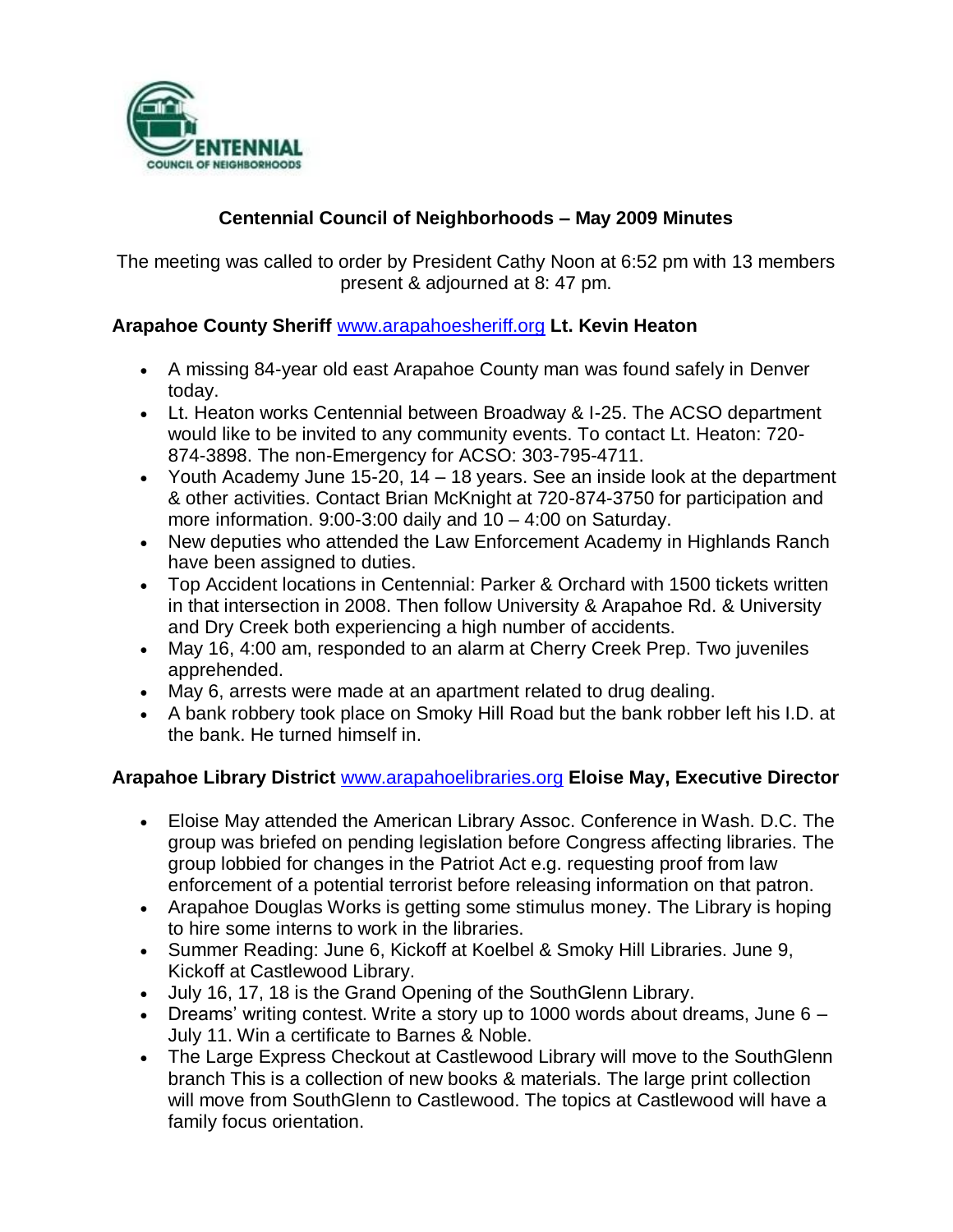Arapahoe Library District did outreach to the Council on Aging to provide information on library services.

## **Arapahoe Park & Rec District** [www.aprd.org](http://www.aprd.org/) **Delos Searle, Asst. District Manager**

- Parks are greening up and mowing has begun.
- Lookout Pool at Liverpool opens on May 23.
- Movie Night in partnership with Centennial on Friday, July 10 at Trails Rec. Center, 6:30-10:00. Blood pressure check and other events. Bring chairs, blankets, etc.
- Trails Rec Center has rooms available for rental needs. Birthday, meeting spaces – Rental rates available.

### **South Suburban Park & Rec District** [www.sspr.org](http://www.sspr.org/) **Jean Flynn Ray, Community Liaison**

- June 5, Euclid Middle School track: *Hershey Track & Field Meet*, ages 9-14 years, 8:45 am registration.
- June 6, 10:00 am -4:00 pm, *Spring Fling*, family oriented festival, deKoevend Park
- June 13, 9 12 pm, Cherry Knolls Park: *Baseball Skills* competition for youth 6- 13 years.
- *Summer Theater in the Park*: Lady Bug and the Butterfly, & Ollie & Stanley, June 16 – 20, 10:00 am. June 16-Hudson Gardens; June 17-Walnut Hills Amphitheater; June 18-Sterne Park; June 19-Gallup Gardens; June 20- Sweetwater Park in Lone Tree.
- *Blood Screenings* at Rec Centers: July 14 at Lone Tree, July 15 at Goodson, July 16 at Buck. 7 – 9:30 am.
- Senior Health Fair: May 26 Lone Tree & May 27 Buck: 10:00 am -12:00 noon.

## **City of Centennial** [www.centennialcolorado.com](http://www.centennialcolorado.com/) **Sherry Patten, Director of Communications**

- Night at the Movies: July 10, Madagascar, Trails Rec Center. July 17, Grease, deKoevend Park. Both 6:30 – 10:00 pm.
- August 8, 6:00-10:00 pm Celebrate Centennial Under the Stars at Centennial Health Plaza.
- The City may receive \$922,000 in stimulus money for energy efficiency projects. Application is due by end of June. Projects could include: LED lights in traffic signals, turn lanes added to speed up traffic, solar panels on the city building, use of alternative energy in the city cars. Money would come in November & projects would be completed in 2010. Information is available on the website.
- An additional \$82,000 has become available in the Community Development Block Grant Program for services to low-income or those in need of specific services such as Meals on Wheels.
- Battle of the Bands, May 30, 1:00-8:00 pm at Best Buy at Streets at SouthGlenn. 8 bands will perform. The Youth Commission has organized the event. Verizon Wireless will tally votes by cell phone voting.
- Spring Fling, June 6, 10:00 am 4:00 p.m. in deKoevend Park. Lots for kids to do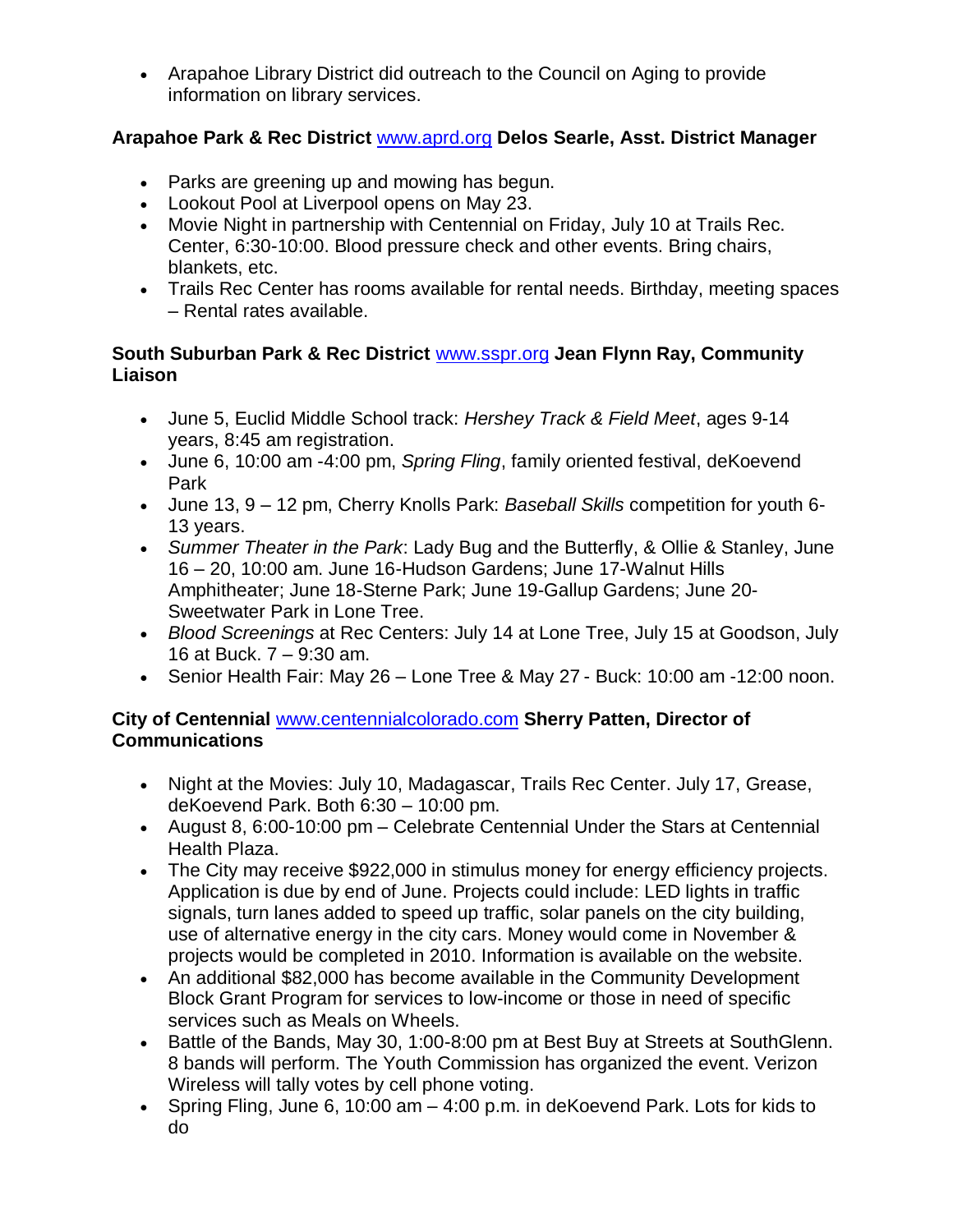- Centennial Connection newsletter will come out the first week in June.
- \$3.3M reduction in the current budget. \$2.9M from street surfacing and a few programs will be postponed.
- Streets at SouthGlenn will open August 28, 29, & 30.
- The *Annual Report* and the *Budget in Brief* are available at the City office or on the City website.
- Uune 9,  $6:30 8:00 -$  Open House: a map of proposed zoning districts for City neighborhoods.
- IKEA: A decision to build is made in Sweden. Incentives are in place to have them open in 2011.

#### **Neighborhood Resource Center** [www.nrc-neighbor.org](http://www.nrc-neighbor.org/) **Sarah McCarthy, Director**

- Two publications were distributed with 'block maps' & info about how to be a good neighbor. Get names of everyone in a house, contact information including email addresses.
- Neighborhood Resource Center was started in Denver to build neighborhood leaders & build the quality of life in the neighborhoods. One aspect has been to work with police officers to become more involved in neighborhoods. The current focus is on stronger & healthier neighborhoods.

Program goals include:

- 1. Community Building cultural acclimation, used to describe the 'values' of being a good neighbor.
- 2. Good Neighboring elements include: physical, psychological and sociological needs to have a sense of community, adequate financial assets or other resources. Promoting strong neighborhood ties increases satisfaction. Ready Colorado has information on its website for individuals to prepare for emergencies for 72 hours. Reliance on each other is a component of surviving emergencies. Block parties & block events are encouraged to build that network. Safeway and Xcel Energy provide funds to host block parties and neighborhood block grants. Contact Neighborhood Resource Center at 303-477-0023 to apply or for more information on creating a better neighborhood.
- 3. Neighborhood Liaisons: bi-monthly forum to work on neighborhood issues. Forum shares information on issues e.g. graffiti removal, etc.
- 4. Livable Communities: focus on walk-able communities, expertise in historic preservation. Establish a relationship with Live Well Colorado by starting walking clubs or community gardens. Address aging in communities with nursing home diversion to help people remain in their homes and to avoid isolation by allowing senior citizens to contribute to their community. 'Smoke Signals': ex. Opening curtain in the morning, place hangars on doors, or yellow flags at night and remove in the morning to signal neighbors. [www.livewellcolorado.com](http://www.livewellcolorado.com/) for information.
- Block Parties can be organized in 30 minutes working with one other person. Attendance increases yearly.